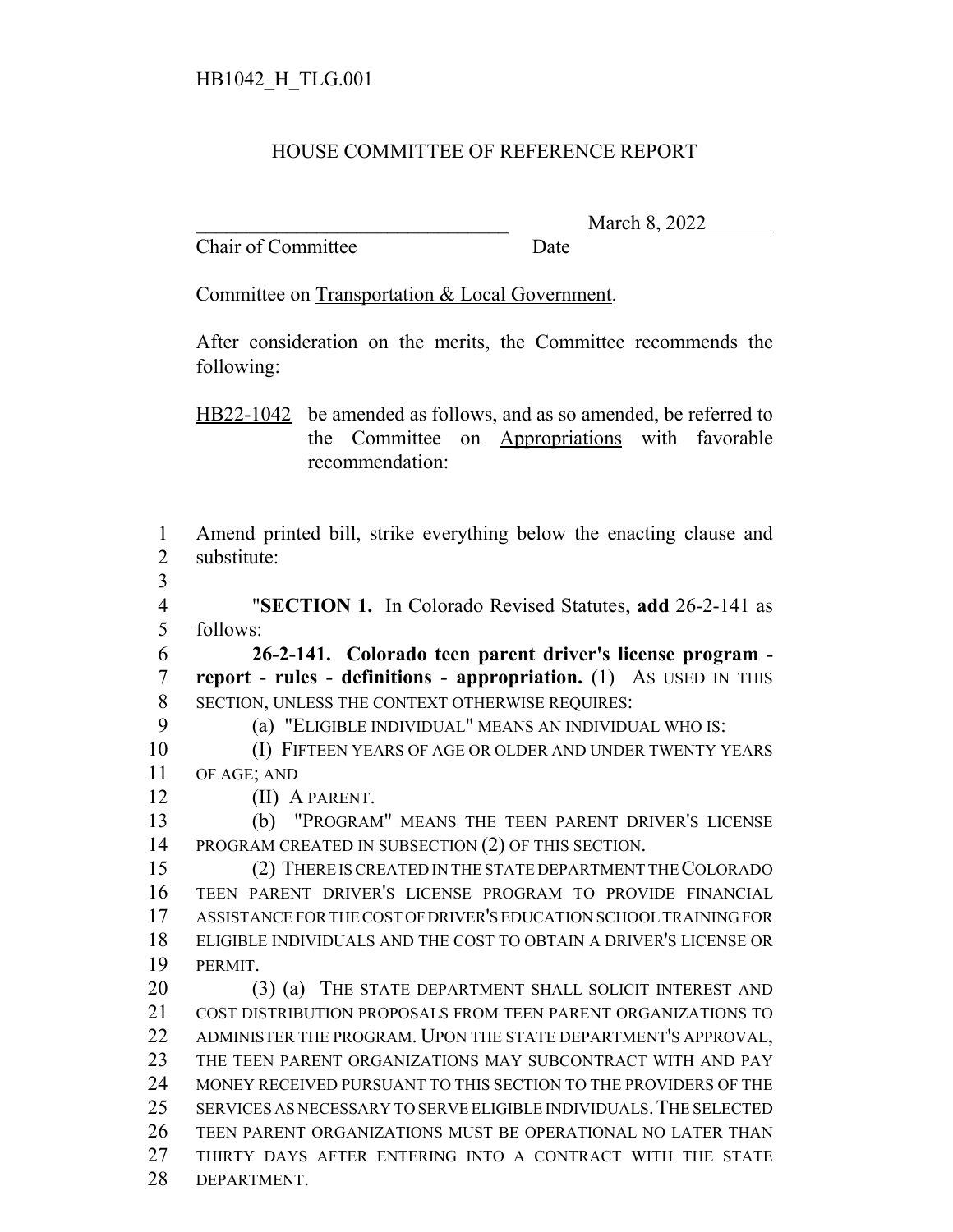(b) FOR PURPOSES OF SELECTING A TEEN PARENT ORGANIZATION BEFORE JULY 1, 2023, TO ADMINISTER THE PROGRAM, THE SELECTION PROCESS DESCRIBED IN SUBSECTION (3)(a) OF THIS SECTION IS NOT SUBJECT TO THE "PROCUREMENT CODE", ARTICLES 101 TO 112 OF TITLE 24. FOR PURPOSES OF SELECTING A TEEN PARENT ORGANIZATION ON OR AFTER JULY 1, 2023, THE STATE DEPARTMENT SHALL COMMENCE A SELECTION PROCESS THAT COMPLIES WITH THE "PROCUREMENT CODE", 8 ARTICLES 101 TO 112 OF TITLE 24.

 (4) THE STATE DEPARTMENT MAY PROMULGATE RULES FOR THE IMPLEMENTATION OF THIS SECTION.

 (5) FOR THE 2022-23 STATE FISCAL YEAR, THE STATE DEPARTMENT SHALL SUBMIT A PRELIMINARY REPORT, AND BEGINNING IN STATE FISCAL YEAR 2023-24 AND EACH FISCAL YEAR THEREAFTER, SHALL REPORT TO THE PUBLIC THROUGH THE ANNUAL HEARING PURSUANT TO THE "STATE MEASUREMENT FOR ACCOUNTABLE, RESPONSIVE, AND TRANSPARENT (SMART) GOVERNMENT ACT", PART 2 OF ARTICLE 7 OF TITLE 2. AT A MINIMUM, THE REPORT MUST INCLUDE:

18 (a) THE TOTAL NUMBER OF TEEN PARENT ORGANIZATIONS CONTRACTED WITH THE STATE DEPARTMENT PURSUANT TO SUBSECTION (3) OF THIS SECTION, INCLUDING ANY SUBCONTRACTORS;

21 (b) THE TOTAL AMOUNT OF MONEY AWARDED TO EACH TEEN 22 PARENT ORGANIZATION;

 (c) THE LOCATION OF EACH TEEN PARENT ORGANIZATION AND THE COUNTIES SERVED;

25 (d) THE TOTAL NUMBER OF ELIGIBLE INDIVIDUALS WHO RECEIVED DRIVER'S LICENSES EACH YEAR, DISAGGREGATED BY EACH MONTH; AND (e) THE TOTAL NUMBER OF ELIGIBLE INDIVIDUALS WHO RECEIVED TRAINING FROM A DRIVER'S EDUCATION SCHOOL, DISAGGREGATED BY EACH MONTH.

 (6) (a) FOR STATE FISCAL YEAR 2022-23, THE GENERAL ASSEMBLY SHALL APPROPRIATE ONE HUNDRED THOUSAND DOLLARS FROM THE GENERAL FUND TO THE STATE DEPARTMENT FOR USE BY THE STATE DEPARTMENT TO IMPLEMENT THIS SECTION. FOR THE 2023-24 STATE FISCAL YEAR AND EACH STATE FISCAL YEAR THEREAFTER, THE GENERAL ASSEMBLY MAY APPROPRIATE MONEY FROM THE GENERAL FUND TO THE STATE DEPARTMENT FOR USE BY THE STATE DEPARTMENT TO IMPLEMENT

THIS SECTION.

 (b) THE STATE DEPARTMENT MAY USE UP TO SEVEN AND ONE HALF PERCENT OF ANY MONEY APPROPRIATED BY THE GENERAL ASSEMBLY FOR ADMINISTRATIVE COSTS INCURRED BY THE STATE DEPARTMENT PURSUANT TO THIS SECTION.

**SECTION 2. Safety clause.** The general assembly hereby finds,